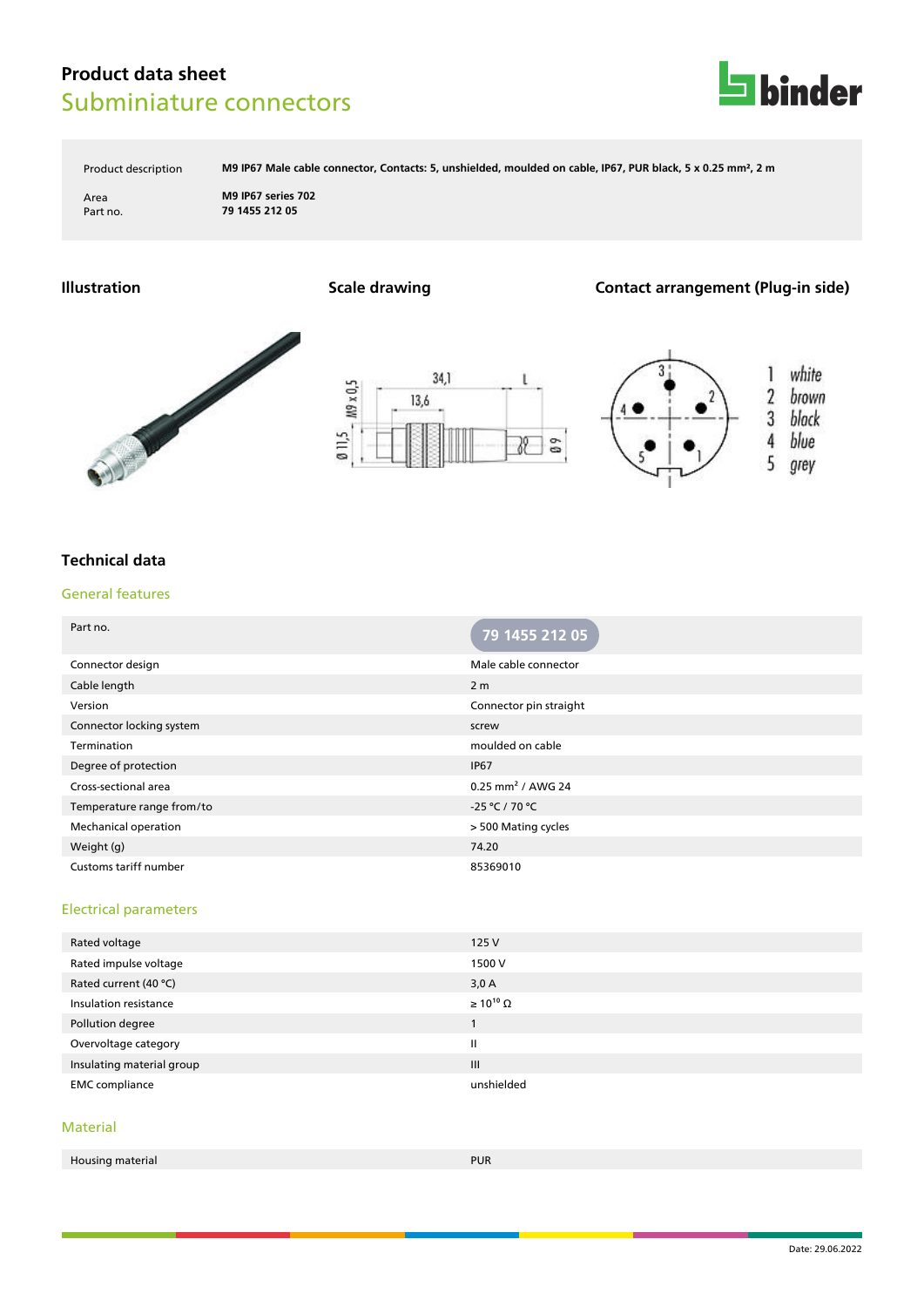# **Product data sheet** Subminiature connectors



Product description **M9 IP67 Male cable connector, Contacts: 5, unshielded, moulded on cable, IP67, PUR black, 5 x 0.25 mm², 2 m**

Area **M9 IP67 series 702** Part no. **79 1455 212 05**

| Contact body material | PBT (UL94 V-0)                       |
|-----------------------|--------------------------------------|
| Contact material      | CuZn (brass)                         |
| Contact plating       | Au (gold)                            |
| Locking material      | CuZn (brass)                         |
| <b>REACH SVHC</b>     | CAS 7439-92-1 (Lead)                 |
| SCIP number           | 2f14abf0-6eba-4ff6-8cad-d83e528fedaa |

#### Classifications

| eCl@ss 11.1     | 27-06-03-11 |
|-----------------|-------------|
| <b>ETIM 7.0</b> | EC001855    |

#### Declarations of conformity

| Low Voltage Directive | 2014/35/EU (EN 60204-1:2018:EN 60529:1991) |
|-----------------------|--------------------------------------------|
| <b>RoHS Directive</b> | 2011/65/EU (EN 50581:2012)                 |

#### Cable data - Structure of the cable

| Cable diameter         | $5.0 \text{ mm}$                |
|------------------------|---------------------------------|
| Cross section          | $5 \times 0.25$ mm <sup>2</sup> |
| Sheath material        | <b>PUR</b>                      |
| Single-lead insulation | <b>PVC</b>                      |
| Single-lead structure  | 32 x 0.11 mm                    |
| Cable color            | black                           |

#### Cable data - Electrical properties

| Conductor resistance | 77.5 $\Omega$ /Km (20°C) |
|----------------------|--------------------------|
|                      |                          |

#### Cable data - Mechanical properties

| Bending radius, fixed cable             | min. $5 \times \emptyset$  |
|-----------------------------------------|----------------------------|
| Bending radius, moving cable            | min. $10 \times \emptyset$ |
| Cable data - Thermal properties         |                            |
| Temperature range cable in move from/to | -5 °C / 70 °C              |
| Temperature range cable fixed from/to   | -25 °C / 70 °C             |
| Cable data - Other features             |                            |